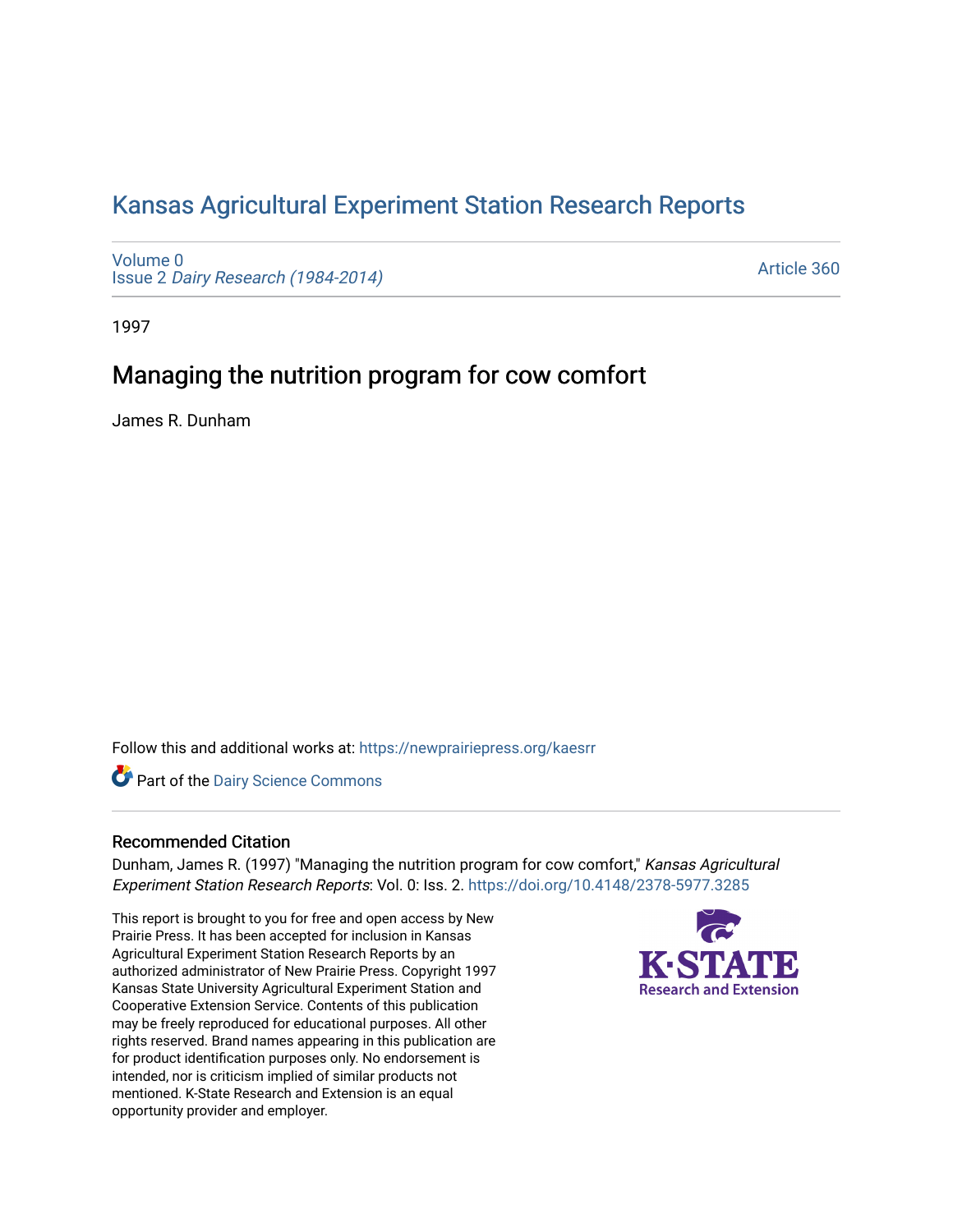## Managing the nutrition program for cow comfort

### **Abstract**

Comfortable cows are contented cows. However, cows may be comfortable in their environment but also experience some discomfort because of the nutrition program. A good nutritional management program will improve desircow comfort by providing: 1) the proper balance of nutrients for efficient production; 2) buffers for high energy rations to prevent acidosis and consore feet; 3) rations in which grain cannot be consumed too rapidly; 4) rations with proper amounts of nonfiber carbohydrate; 5) highest quality forages during hot weather; 6) additional moisture in total mixed rations during hot weather; 7) a readily available water source; and 8) a bunk management system that encourages cows to eat.; Dairy Day, 1997, Kansas State University, Manhattan, KS, 1997;

### Keywords

Dairy Day, 1997; Kansas Agricultural Experiment Station contribution; no. 98-100-S; Report of progress (Kansas Agricultural Experiment Station and Cooperative Extension Service); 792; Dairy; Cow comfort; Acidosis; Forage quality; Nonfiber carbohydrates; Water

### Creative Commons License



This work is licensed under a [Creative Commons Attribution 4.0 License](https://creativecommons.org/licenses/by/4.0/).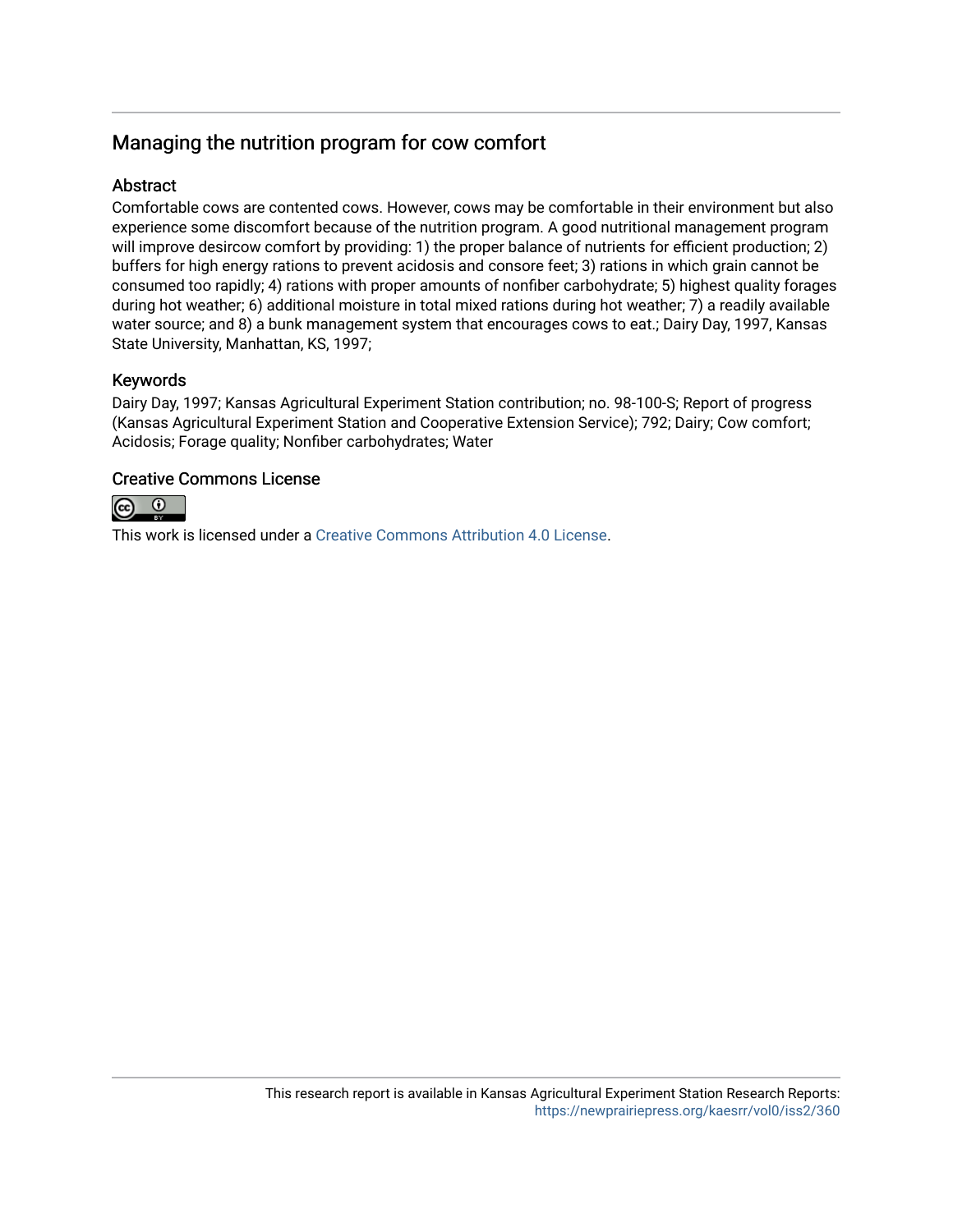### **MANAGING THE NUTRITION PROGRAM FOR COW COMFORT**

#### *J. R. Dunham*

However, cows may be comfortable in their originally were caused by acidosis. environment but also experience some discomfort because of the nutrition program. A good High energy rations for early lactation cows nutritional management program will improve should contain buffer to help maintain a desir-<br>cow comfort by providing: 1) the proper balance able pH in the rumen. When rumen pH drops cow comfort by providing: 1) the proper balance of nutrients for efficient production; 2) buffers below 6.2, potential exists for acidosis and for high energy rations to prevent acidosis and uncomfortable cows. Anytime the ration consore feet; 3) rations in which grain cannot be tains >.77 Mcal NEL/lb, a buffer should be consumed too rapidly; 4) rations with proper added at a rate of .75% of the ration dry matter. amounts of nonfiber carbohydrate; 5) highest quality forages during hot weather; 6) additional High energy rations tend to be rather minimoisture in total mixed rations during hot mal in fiber content. Even though the ration may weather; 7) a readily available water source; and contain at least 17% ADF and 27% NDF, acidoweather; 7) a readily available water source; and 8) a bunk management system that encourages sis problems still can result from inadequate cows to eat. effective fiber. Effective fiber stimulates cud

Quality, Nonfiber Carbohydrates, Water.) ing and acidosis.

gram should be to maximize dry matter intake starch. Starch is digested rapidly in the rumen for efficient milk production. All of the items and will cause the pH of the rumen to decline considered in managing the nutrition program rapidly. Anytime the ration contains >42% affect cow comfort, and comfortable cows are NFC, other sources of energy such as fat should efficient producers. Assuming that a comfort- be substituted for some of the high NFC ingrediable environment is provided, several nutritional ents. management practices will affect cow comfort.

energy, protein, minerals, and vitamins are grain. Cows also must eat forage with every bite essential for efficient production. Yet, a ration of grain. Good management will provide a TMR balanced for these nutrients still can result in with adequate fiber length. depressed feed intake caused by acidosis. Acidosis is a digestive upset that causes cow dis-

**Summary** comfort. Eventually, acidosis will lead to pain-Comfortable cows are contented cows. walk and stand at the feed bunk. Most sore feet ful foot problems, and cows will be less likely to

(Key Words: Cow Comfort, Acidosis, Forage chopped too finely will result in less cud chewchewing (rumination). Forages ground or

**Introduction** High levels of nonfiber carbohydrates (NFC) The goal of a well-managed nutrition pro- ration is an indication of the concentration of also may cause acidosis. The level of NFC in a

**Balanced Rations CONS CONS CONS CONS CONS CONS CONS CONS CONS CONS CONS CONS CONS CONS CONS CONS CONS CONS CONS CONS CONS CONS CONS CONS CONS CONS CONS CONS CONS** Everyone knows that rations balanced for by reducing the rate at which cows consume Feeding a total mixed ration (TMR) prevents ingredients and reduces the potential for acidosis